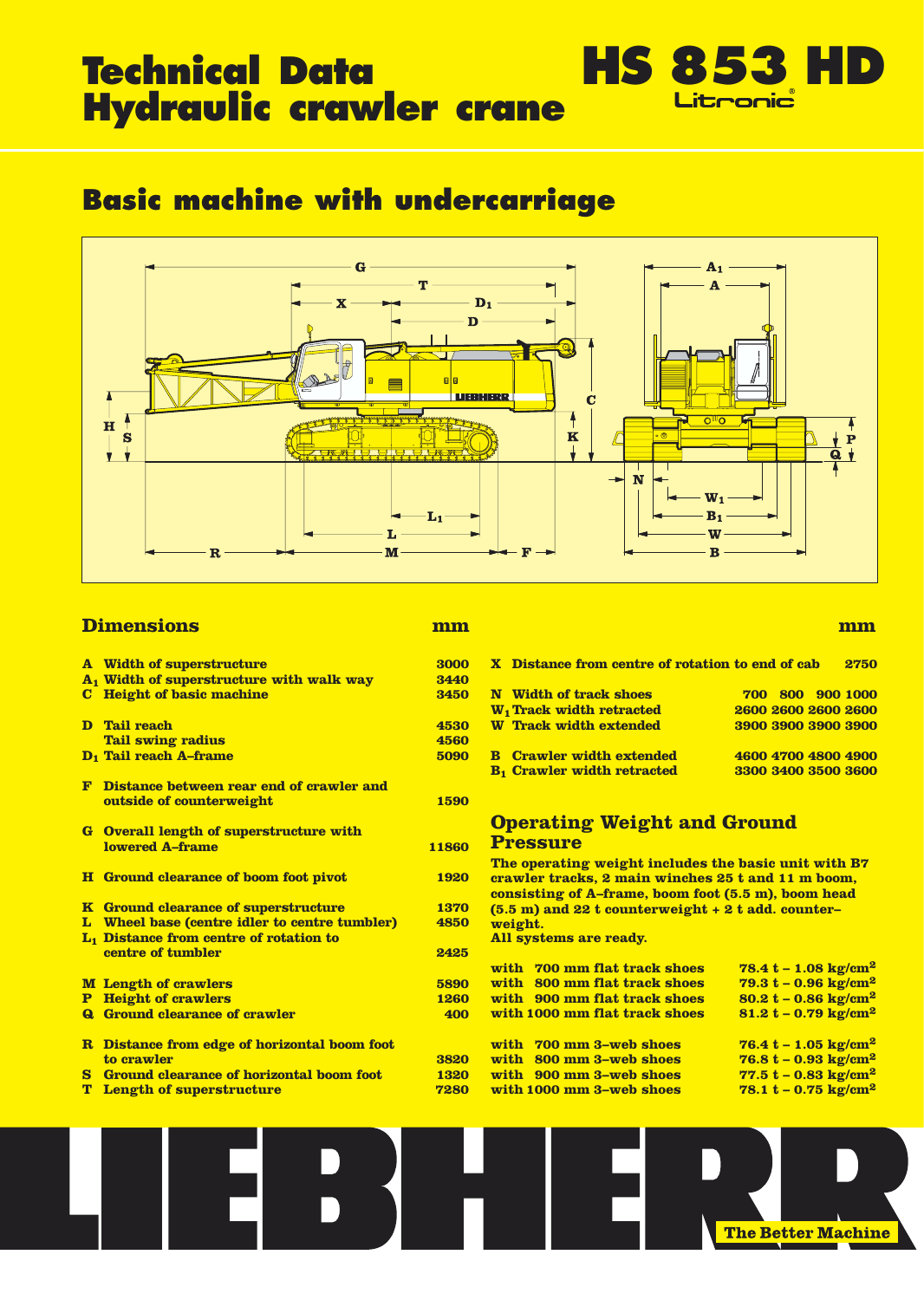

# **Basic machine**

with HD undercarriage, without counterweight, Let of the the state of the search of the search of the search of the search of the search of the search of the search of the search of the search of the search of the search of the search of the search of the search of th pulley block with equalizer

| 3-web shoes     | mm | 700          | 800   | 900   | <b>1000</b> |
|-----------------|----|--------------|-------|-------|-------------|
| <b>Width</b>    | mm | 3300         | 3400  | 3500  | 3600        |
| <b>Weight</b>   | t. | 47.7         | 48.4  | 49.0  | 49.6        |
| L Length        | mm | <b>11860</b> | 11860 | 11860 | 11860       |
| <b>H</b> Height | mm | 3450         | 3450  | 3450  | 3450        |

| <b>Counterweight</b> |    | <b>Basic</b> | <b>Additional</b> |  |  |
|----------------------|----|--------------|-------------------|--|--|
| <b>Width</b>         | mm | <b>1240</b>  | 1040              |  |  |
| <b>Weight</b>        | kg | 22000        | 2000              |  |  |
| L Length             | mm | 3000         | 1070              |  |  |
| <b>H</b> Height      | mm | 1430         | 250               |  |  |

# **Pulley block with equalizer**

| <b>Width</b>    | mm | 490  |
|-----------------|----|------|
| <b>Weight</b>   | kg | 300  |
| L Length        | mm | 1010 |
| <b>H</b> Height | mm | 660  |

# **A-frame**

| <b>Width</b>    | mm | 530         |
|-----------------|----|-------------|
| <b>Weight</b>   | kg | 790         |
| L Length        | mm | 4830        |
| <b>H</b> Height | mm | <b>1210</b> |

| <b>Boom foot</b> | <b>Basic</b> |             |
|------------------|--------------|-------------|
| <b>Width</b>     | mm           | <b>1400</b> |
| <b>Weight</b>    | kg           | <b>1280</b> |
| L Length         | mm           | 5680        |
| <b>H</b> Height  | mm           | 1340        |

|                 | <b>Tubular boom extension</b> | 3 <sub>m</sub> | 6 <sub>m</sub> | 9 <sub>m</sub> |
|-----------------|-------------------------------|----------------|----------------|----------------|
| <b>Width</b>    | mm                            | <b>1400</b>    | <b>1400</b>    | 1400           |
| Weight*         | kg                            | 420            | 670            | 930            |
| L Length        | mm                            | 3140           | 6140           | 9140           |
| <b>H</b> Height | mm                            | <b>1220</b>    | <b>1220</b>    | <b>1220</b>    |
|                 |                               |                |                |                |
|                 |                               |                |                |                |
|                 |                               |                |                |                |

| <b>Boom head</b> |    | <b>Crane</b> | <b>Dragline</b> |  |  |
|------------------|----|--------------|-----------------|--|--|
| <b>Width</b>     | mm | <b>1400</b>  | <b>1400</b>     |  |  |
| Weight*          | kg | <b>1600</b>  | 1550            |  |  |
| L Length         | mm | 6070         | 6160            |  |  |
| <b>H</b> Height  | mm | 1940         | 2030            |  |  |

\*) including stay ropes

# **Transport dimensions and weights**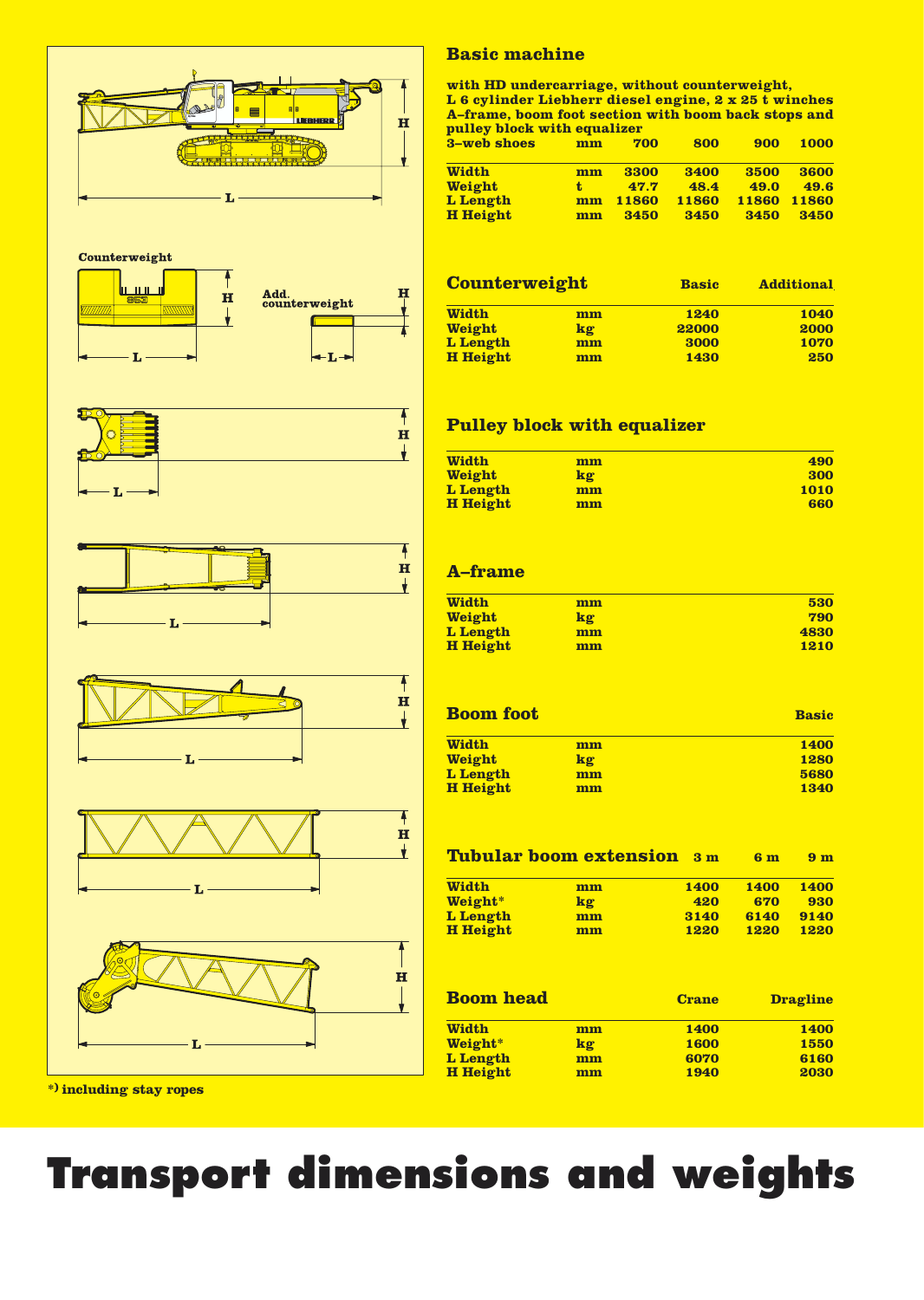# **Engine**

Water cooled, in-line 6 cylinder Liebherr diesel engine, turbocharged with intercooler, model D 926 TI-E, nower rating according to ISO 9249, 220 kW (300 hp) at 1800 rpm. Ontion:

Water cooled. V 8 cylinder Liebherr diesel engine, turbo charged with intercooler, model D 9408 TI-E, power rating according to ISO 9249, 400 kW (544 hp) at 1900 rpm.<br>The automatic limiting load control adapts perfectly the power of the main users to the present engine speed.<br>The temperature and engine speed controlled cooling system saves energy and reduces the noise emission.

Fuel Tank: 800 l capacity with continuous level indicator and reserve warning.

# $\mathbb{N}$ **Hydraulic System**

The main pumps are operated by a distributor gearbox. Axial piston displacement pumps work in closed and open<br>circuits supplying oil only when needed (flow control on demand). To minimize peak pressure an automatically working pressure cut off is integrated. This spares pumps and saves energy.

Winch 1 and 2: Axial piston displacement pumps (swash plate design) with 324 l/min. each.<br>Crawlers: Axial piston displacement pumps (swash plate

design) with 2 x 296 l/min.

Swing gear: Axial piston displacement pump (swash plate design) with 296 l/min.

Boom hoist: Axial piston displacement pump (swash plate design) with 296 l/min.

Max. working pressure: 350 bar.

Hydraulic oil tank capacity: 650 l

The hydraulic oil is cleaned through electronically controlled pressure and return filters.

Possible contamination is signalled in the cabin. The use of synthetic environmentally friendly oils is possible. Ready made hydraulic retrofit kits are available to

customize requirements e. g. powering casing oscillators, auger drills etc.

# **Winches**

| <b>TT LILULE UNULULES.</b>   |                     |                     |                 |                 |
|------------------------------|---------------------|---------------------|-----------------|-----------------|
| Line pull (nom. load) 120 kN |                     | <b>160 kN</b>       | <b>200 kN</b>   | <b>250 kN</b>   |
| <b>Rope diameter:</b>        | $24 \text{ mm}$     | <b>26 mm</b>        | $30 \text{ mm}$ | $34 \text{ mm}$ |
| <b>Drum diameter:</b>        | $525 \,\mathrm{mm}$ | <b>550 mm</b>       | <b>630 mm</b>   | $750$ mm        |
| <b>Rope speed m/min</b>      | $0 - 136$           | $0 - 114$           | $0 - 92$        | $0 - 72$        |
| <b>Rope capacity</b>         |                     |                     |                 |                 |
| $1st$ lower                  |                     | $ACm = ACEm = ACEm$ |                 | 10.9m           |

The winches are outstanding in their compact design and easy assembly.

Propulsion is via a planetary gearbox in oil bath. Load support by the hydraulic system; additional safety factor provided by a spring loaded, multi-disc holding brake. Clutch and braking functions on the freefall system are provided by a compact designed, low wear and maintenance free multi-disc brake. The dragline and hoist winches use pressure controlled, variable flow hydraulic motors. This system features sensors that automatically adjust oil flow to provide max. winch speed depending on load.

Working with 2 rope clamshell, the oil motors distribute the load to both winches providing speed compensation, even when working in different rope layers.

**Option:** 

Crane winch  $80 \text{ kN} (8 t)$  – without clutch, but with multi-disc holding brake.

#### $\left( 0 \right)$ **Noise emission**

Special sound proofing results in a very low noise pressure level of 76 dB (A) at 16 m radius.



Lattice boom of tubular construction up to 65 m, universal boom head with interchangeable rope pulleys. Modular designed equipment for operation as crane, dragline or clamshell.

For dragline operation, a rotating fairlead is fitted into the boom foot. This minimizes rope angle to drum, which<br>results in lower rope wear. Jibs and fly jibs of different<br>lengths are available on request.

# $\left|\text{\large $\odot$}\right|$  Swing Drive

Consists of single row ballbearing with external teeth for lower tooth flank pressure, fixed axial piston hydraulic motor, spring loaded and hydraulically released multi-disc holding brake, planetary gearbox and pinion. Free swing with hydraulic moment control reduces wear to a minimum, because rotation moment is sustained through the hydraulic system by the diesel engine.

A multi-disc holding brake acts automatically at zero swing motion.

Swing speed from 0 - 4.7 rpm continuously variable, selector for 3 speed ranges to increase swing precision.



**Crawler** The track width of the undercarriage is changed hydrau-

lically. Propulsion through axial piston motor, hydraulically released spring loaded multi-disc brake, maintenance free crawler tracks, hydraulic chain tensioning device. Flat or 3 - web track shoes. Drive speed 0 - 1.4 km/h. **Option:** 

2 speed hydraulic motor for higher travel speed.

# **Control**

The control system - developed and manufactured by Liebherr - is designed to withstand extreme temperature and the many heavy-duty construction tasks for which this<br>crane has been designed. Complete machine operating data are displayed on a high resolution monitor screen. To ensure clarity of the information on display, different levels of data are shown in en-larged lettering and symbols. Control and monitoring of the sensors are also handled by this high technology system. Error indications are automatically<br>displayed on the monitor in English. The crane is equipped with proportional control for all movements, which can be carried out simultaneously.

A special "Interlock" control system is also optionally available. It is designed for power lifting of the dragline bucket without using the grab winch brake.

An additional option is also the so-called "Redundant" control system, which allows restricted operation of the machine in the event of a failure on the electronic base control or its sensors.

On request, Liebherr also offers special custom designed control systems for free fall winches.

The crane is operated with 2 multi-directional joysticks, right for winch I and boom hoist drive, left for winch II and slewing gear. Crawler control is actuated with the two central foot pedals. Additionally, hand levers can be attached to the pedals. **Options:** 

**Both main winches with double-T levers** 

- **Special demolition control system**  $\bullet$
- MDE: Machine data recording
- $\bullet$ **PDE: Process data recording**

# **Boom hoist drive**

Twin drum with internally located planetary gearbox, axial piston hydraulic motor and hydraulically released spring loaded multi-disc brake.

Max. line pull 2x 50 kN. Rope diameter: 18 mm Max. line speed: 45 m/min. **Counterweight lifting with boom hoist.** Two speed boom hoist option

# **Technical Description**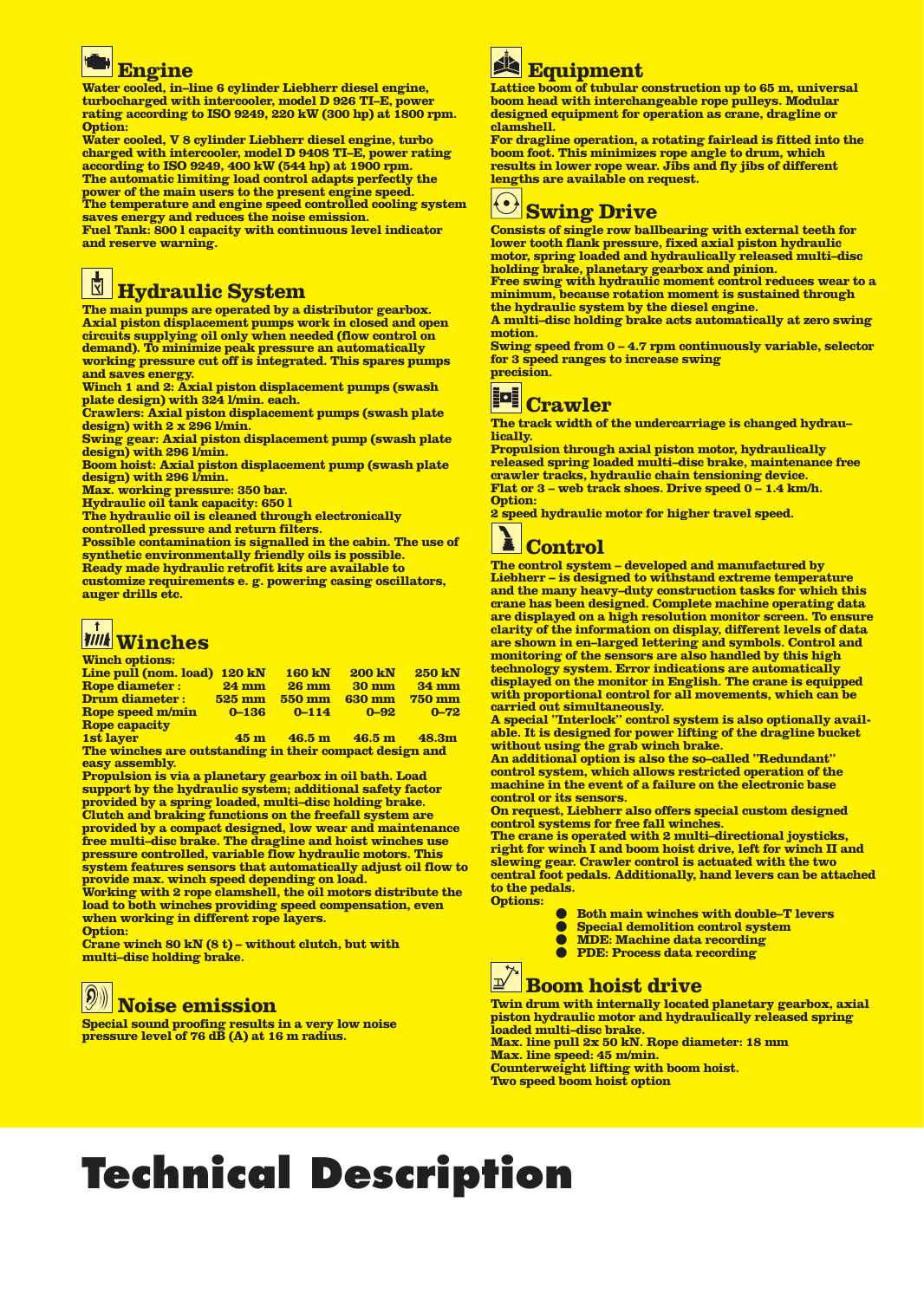# 24 t counterweight



## **Scope of delivery:**

- Basic machine with corresponding track shoes
- Second swing drive with free swing
- A-frame  $\bullet$
- Boom foot 5.5 m
- $\bullet$ **Boom extension 3 m tubular steel** Boom extension 6 m tubular steel
- **Boom extension 9 m tubular steel**  $\bullet$
- Boom head 5.5 m
- **Boom head with interchangeable** pulleys
- *Main winches according to speci*fication
- **O** Drag rope should be 2 mm below nominal diameter
- Corresponding fair lead
- Corresponding ropes optional
- **O** Dragline bucket optional

| Capacities in metric tons for boom lengths from 14 m to 29 m<br>Counterweight 24 t |                 |      |                                                |      |                 |                    |   |                                 |             |            |                 |     |      |                 |     |      |                      |     |
|------------------------------------------------------------------------------------|-----------------|------|------------------------------------------------|------|-----------------|--------------------|---|---------------------------------|-------------|------------|-----------------|-----|------|-----------------|-----|------|----------------------|-----|
|                                                                                    | 14 <sub>m</sub> |      |                                                |      | 17 <sub>m</sub> |                    |   | 20 <sub>m</sub>                 |             |            | 23 <sub>m</sub> |     |      | 26 <sub>m</sub> |     |      | 29 <sub>m</sub>      |     |
| $\bf C$<br>$\mathbf C$<br>$\bf J$<br>J                                             |                 |      | $\bf{J}$<br>$\bf C$<br>$\mathbf{J}$<br>$\bf C$ |      |                 | $\bf C$<br>$\bf J$ |   |                                 | C<br>J      |            |                 |     |      |                 |     |      |                      |     |
| $\alpha^{\circ}$                                                                   | m               | m    |                                                | m    | m               | t                  | m | m                               | $\mathbf t$ | m          | m               | t   | m    | m               | t   | m    | m                    | t   |
| 45                                                                                 | 12.0            |      | $11.3$ 17.4                                    | 14.1 |                 |                    |   | $13.4$ 14.0 16.2 15.5 11.6 18.3 |             |            | <b>17.6</b>     | 8.2 | 20.5 | 19.7            | 8.2 |      | $22.6$ 21.9          | 7.1 |
| 40                                                                                 | 12.8            | 10.4 | 16.0                                           | 15.1 |                 |                    |   | $12.3$ 12.9 17.4 14.3 10.6 19.6 |             |            | 16.2            | 7.5 | 21.9 | 18.1            | 7.5 | 24.2 | $20.0 \, \text{6.4}$ |     |
| 35                                                                                 | 13.5            | 9.5  | 15.0                                           | 15.9 |                 |                    |   | $11.2$ 12.0 18.4 12.9           |             | $9.8$ 20.8 | <b>14.6</b>     | 6.9 | 23.3 | 16.4            | 6.9 | 25.7 | 18.1                 | 5.8 |
| 30                                                                                 | 14.1            | 8.5  | 14.1                                           | 16.7 |                 |                    |   | $10.0$ 11.3 19.3 11.5           |             | $9.2$ 21.9 | 13.0            | 6.4 | 24.5 | 14.5            | 6.4 | 27.0 | 16.0 5.4             |     |
| 25                                                                                 | 14.6            | 7.5  | 13.3                                           | 17.3 |                 | $8.7$ 10.5 20.0    |   | 10.0                            | 8.6         | 22.7       | 11.3            | 5.9 | 25.4 | 12.5            | 5.9 | 28.2 | 13.8  5.0            |     |

Max. capacities in metric tons do not exceed 75 % of tipping load

# **Dragline equipment**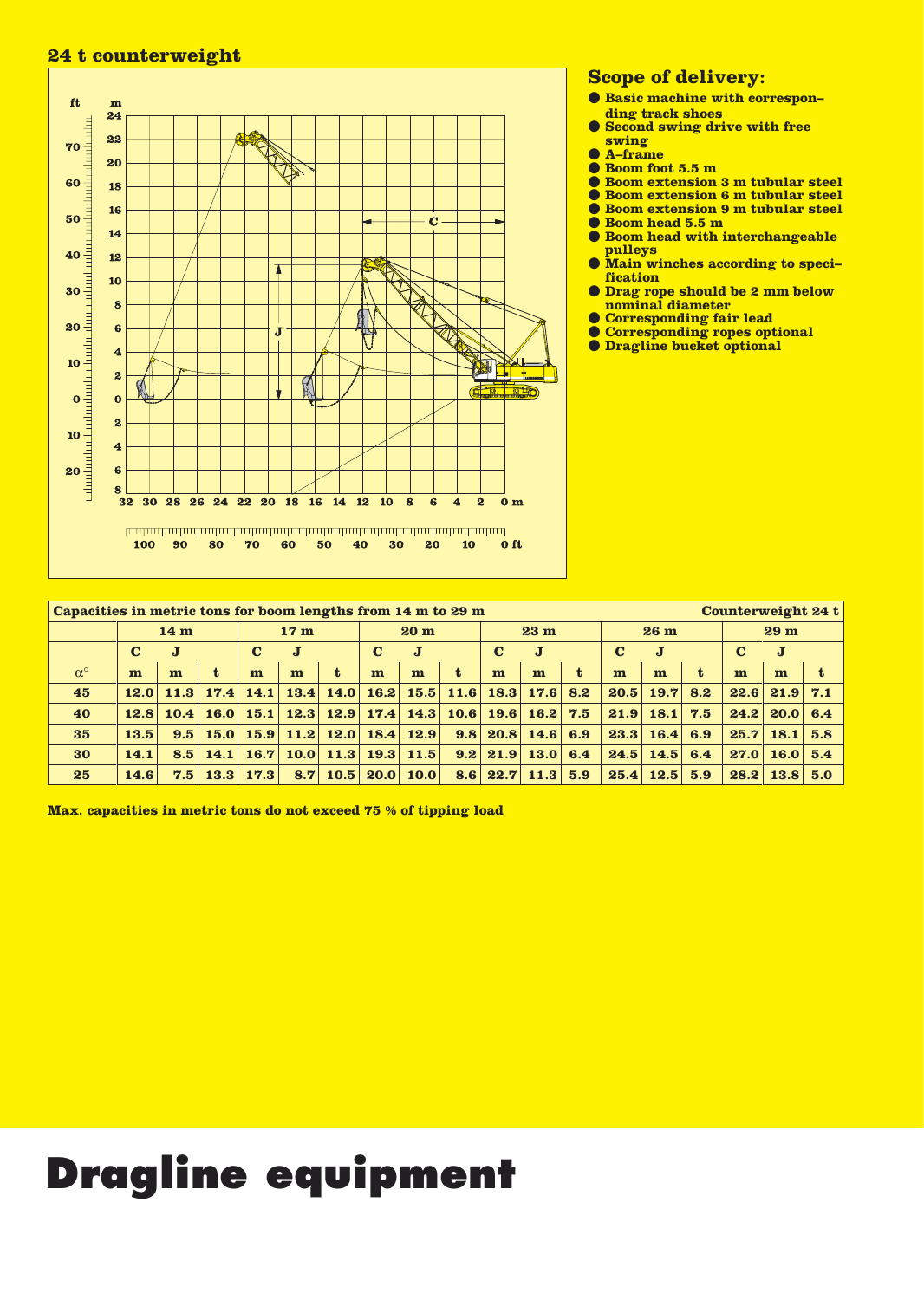## 24 t counterweight



### **Scope of delivery:**

- **Basic machine with correspon**ding track shoes
- **A-frame**
- $\bullet$  Boom foot  $(5.5 \text{ m})$
- **C** Boom extension 3 m tubular steel
- **C** Boom extension 6 m tubular steel **C** Boom extension 9 m tubular steel
- Boom head 5.5 m
- 
- **Boom head with interchangeable** pulleys
- Stay ropes according to boom length
- Main winches according to specification
- **C**Tagline winch
- Corresponding ropes optional
- Clamshell optional
- **O** Hoist limit switch
- **C** Load moment limitation
- 4-rope clamshell on request

- **Working diagram**<br>C = Radius / dumping radius
- $J = Height of boom head sheave$
- centre above ground level

 $K = Length of clamshell (depending)$ on type and capacity of bucket)

| Capacities in metric tons for boom lengths from 14 m to 29 m:<br>Counterweight 24 t |                 |      |             |             |                 |             |                 |             |             |                 |             |                  |      |                 |              |                 |             |      |
|-------------------------------------------------------------------------------------|-----------------|------|-------------|-------------|-----------------|-------------|-----------------|-------------|-------------|-----------------|-------------|------------------|------|-----------------|--------------|-----------------|-------------|------|
|                                                                                     | 14 <sub>m</sub> |      |             |             | 17 <sub>m</sub> |             | 20 <sub>m</sub> |             |             | 23 <sub>m</sub> |             |                  |      | 26 <sub>m</sub> |              | 29 <sub>m</sub> |             |      |
|                                                                                     | $\bf C$         | J    |             | $\bf C$     | $\bf{J}$        |             | $\bf C$         | J           |             | C<br>J          |             | $\bf C$<br>J     |      |                 | $\bf C$<br>J |                 |             |      |
| $\alpha^{\circ}$                                                                    | m               | m    | $\mathbf t$ | m           | m               | t           | m               | m           | t           | m               | m           | t.               | m    | m               | t.           | m               | m           | t    |
| 65                                                                                  | 8.1             | 13.9 | 26.3        | 9.4         | 16.6            | 21.5        | 10.7            | 19.3        | <b>18.0</b> | 11.9            | 22.1        | 15.4             | 13.2 | 24.8            | 13.3         | 14.5            | 27.5        | 11.7 |
| 60                                                                                  | 9.2             | 13.4 | 22.2        | 10.7        | 16.0            | 18.0        | 12.2            | 18.6        | <b>15.0</b> | 13.7            | 21.2        | 12.8             | 15.2 | 23.8            | 11.0         | 16.7            | 26.4        | 9.6  |
| 55                                                                                  | 10.2            | 12.7 | 19.3        | <b>11.9</b> | 15.2            | 15.6        | 13.6            | 17.7        | <b>13.0</b> | 15.3            | 20.1        | 11.0             | 17.0 | 22.6            | 9.4          | 18.8            | 25.0        | 8.1  |
| 50                                                                                  | 11.1            | 12.0 | 17.1        | 13.0        | 14.3            | 13.8        | 15.0            | 16.6        | 11.4        | 16.9            | 18.9        | 9.6              | 18.8 | 21.2            | 8.2          | 20.8            | 23.5        | 7.1  |
| 45                                                                                  | 12.0            | 11.3 | 15.5        | 14.1        | 13.4            | 12.5        | 16.2            | 15.5        | 10.3        | 18.3            | 17.6        | 8.6 <sub>1</sub> | 20.5 | 19.7            | 7.3          | 22.6            | 21.9        | 6.3  |
| 40                                                                                  | 12.8            | 10.4 | 14.3        | 15.0        |                 | $12.3$ 11.4 | 17.4            | 14.3        | 9.4         | 19.6            | 16.2        | 7.9              | 21.9 | 18.1            | 6.6          | 24.2            | 20.0        | 5.7  |
| 35                                                                                  | 13.5            | 9.5  | 13.3        | 15.9        | 11.2            | 10.6        | 18.4            | 12.9        | 8.7         | 20.8            | 14.6        | 7.3              | 23.3 | 16.4            | 6.1          | 25.7            | 18.1        | 5.2  |
| 30                                                                                  | 14.0            | 8.5  | 12.6        | 16.7        | 10.0            | 10.0        | 19.3            | 11.5        | 8.2         | 21.9            | <b>13.0</b> | 6.8              | 24.5 | 14.5            | 5.7          | 27.0            | <b>16.0</b> | 4.8  |
| 25                                                                                  | 14.6            | 7.5  | 11.8        | 17.3        | 8.7             | 9.4         | 20.0            | <b>10.0</b> | 7.6         | 22.7            | 11.3        | 6.3              | 25.4 | 12.5            | 5.3          | 28.2            | 13.8        | 4.4  |

Max. capacities in metric tons do not exceed 66.7 % of tipping load.

Load diagram restricted by safety factors of standard ropes:

| <b>Winches</b>             | <b>120 kN</b>   | <b>160 kN</b>   | <b>200 kN</b> | <b>250 kN</b> |
|----------------------------|-----------------|-----------------|---------------|---------------|
| <b>Rope diameter</b>       | $24 \text{ mm}$ | $26 \text{ mm}$ | <b>30 mm</b>  | <b>34 mm</b>  |
| <b>Calc.</b> breaking load | 524 kN          | 613 kN          | <b>820 kN</b> | 1051 kN       |
| 1-rope clamshell           | 9.5 t           | 11.1 t          | 14.8t         | 19.0 t        |
| 2-rope clamshell           | 14.4 t          | 16.8 t          | 22.5t         | 28.9 t        |

# **Clamshell equipment**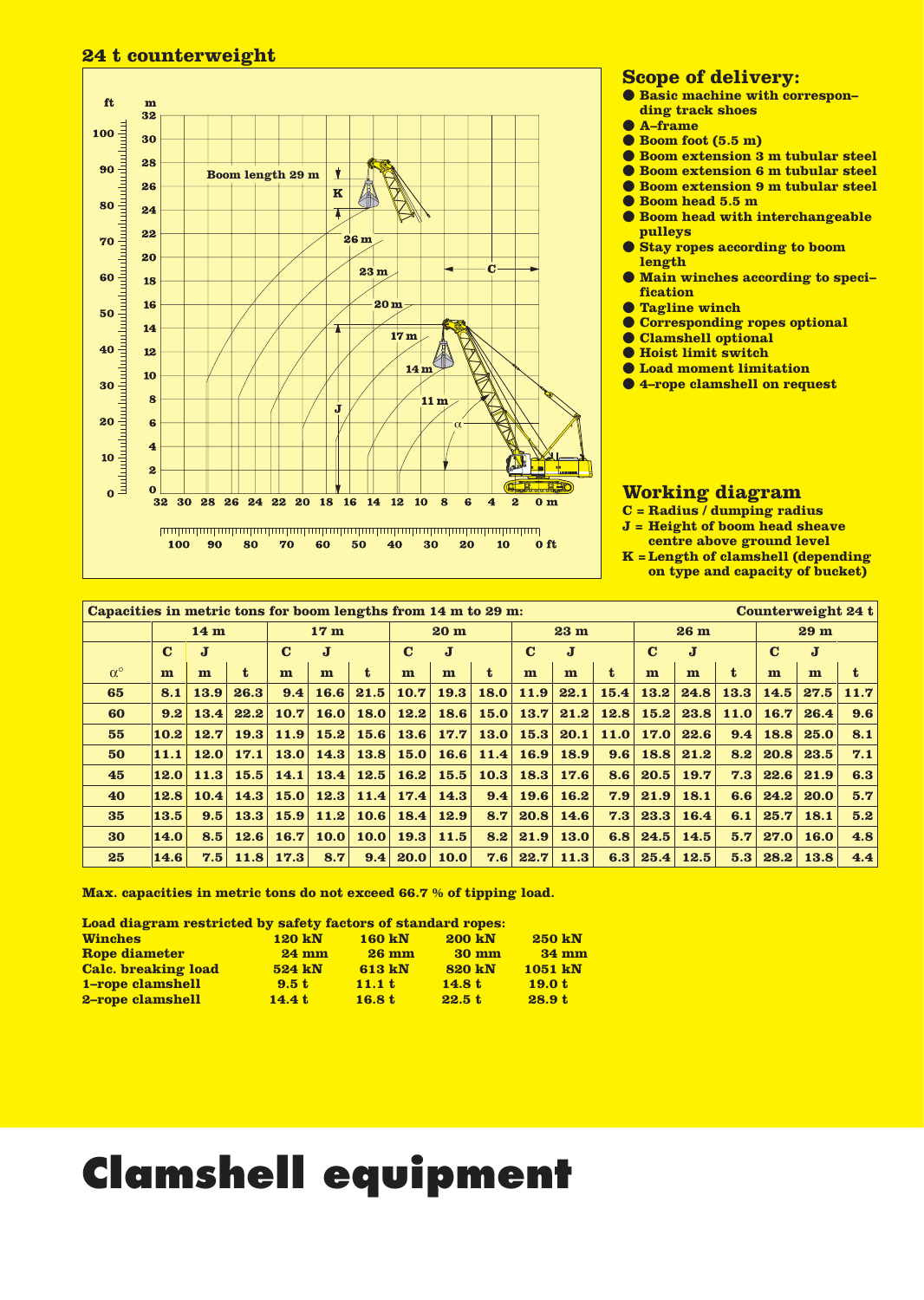#### 24 t Counterweight ft. m



## **Scope of delivery:**

**Basic machine with corresponding track shoes**  $\bullet$ 

- $\bullet$ A-frame
- **Pulley block**  $\bullet$
- $\bullet$ Boom foot 5.5 m
- $\bullet$ **Boom extension 3 m tubular steel**
- **Boom extension 6 m tubular steel**  $\bullet$
- $\bullet$ **Boom extension 9 m tubular steel**
- Boom head 5.5 m with interchangeable pulleys  $\bullet$
- **Stay ropes according to boom length**  $\bullet$
- Main winches according to specification  $\bullet$
- $\bullet$ **Hoisting limit switch**
- **Load moment limitation**  $\bullet$
- Corresponding hook block optional

#### **Remarks:**

- The lifting capacities are valid for wide track.  $1.$
- $\overline{\mathbf{2}}$ . The lifting capacities stated do not exceed 75 % of the tipping load.
- $3.$ The lifting capacities are indicated in metric tons with unlimited swing (360 degrees).
- 4. The weight of the lifting device must be deducted to arrive at the net lifting capacity.
- 5. Working radii are measured from centre of swing.<br>6. Crane standing on firm, horizontal ground.
- 
- 7. Indicated values on load chart are affected by off-lead operation, wind speeds, load under slew and stop/go movements.
- The max. lifting capacity of the crane may be 8. reduced dependent on the admissible rope safety regulations of each country.

# **Crane configuration**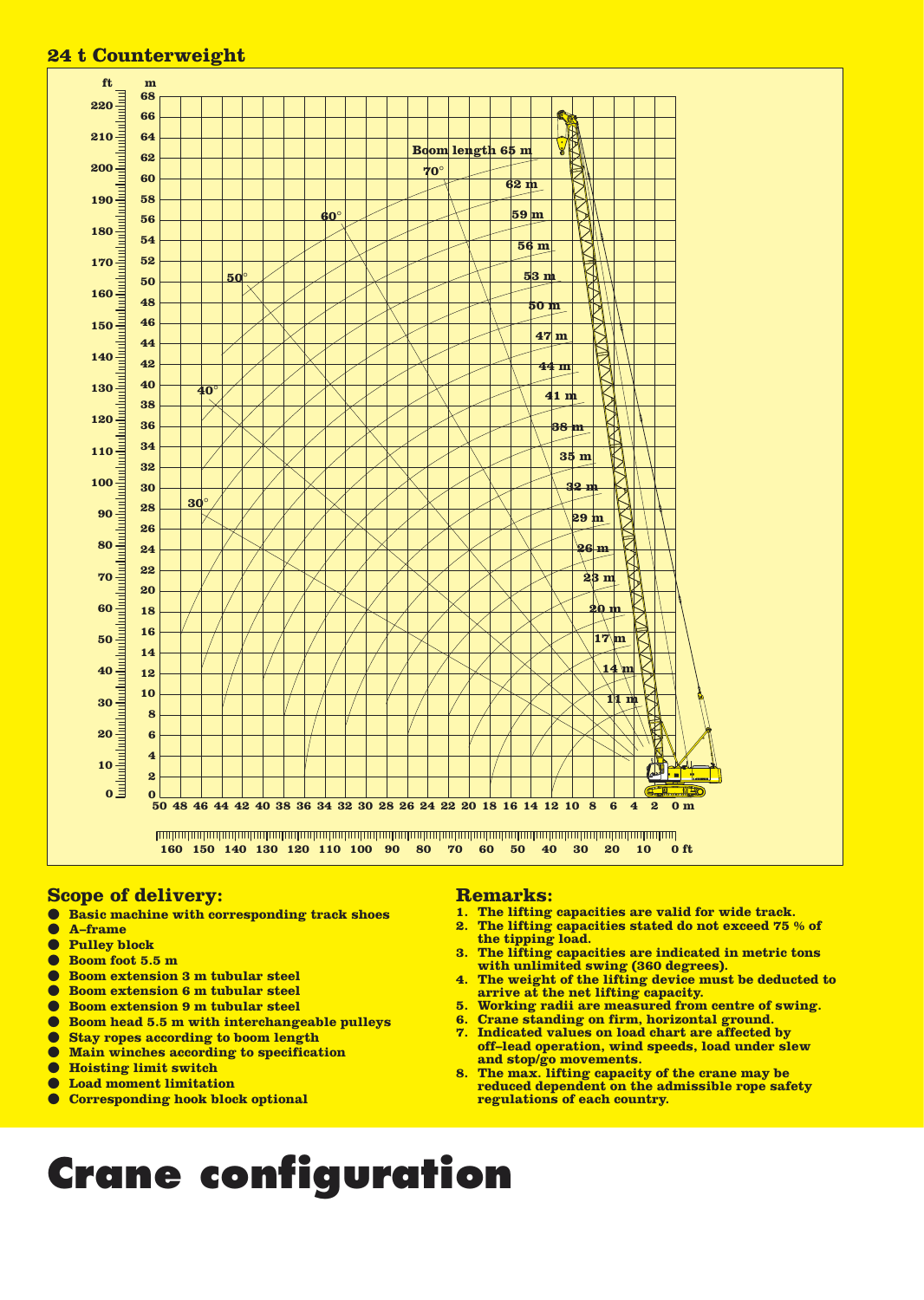| Capacities in metric tons for boom lengths from 11 m to 65 m: |           |                |                                                                                                                                                                                     |                                                                                                                                          |             |      |     |     |     |     |     |     |     |      |                  |     |             | Counterweight 24t |            |
|---------------------------------------------------------------|-----------|----------------|-------------------------------------------------------------------------------------------------------------------------------------------------------------------------------------|------------------------------------------------------------------------------------------------------------------------------------------|-------------|------|-----|-----|-----|-----|-----|-----|-----|------|------------------|-----|-------------|-------------------|------------|
| <b>Boom length</b>                                            |           |                | 11m 14m 17m 20m 23m 26m 29m 32m 35m 38m 41m 44m 47m 50m 53m 56m 59m                                                                                                                 |                                                                                                                                          |             |      |     |     |     |     |     |     |     |      |                  |     |             | 62m               | <b>65m</b> |
| Radius in (m)                                                 | t         | t              | t                                                                                                                                                                                   | t                                                                                                                                        | t           | t    | t   | t   | t   | t   | t   | t   | t   | t    | t                | t   | $\mathbf t$ | t                 | t          |
| 3.5                                                           | 80.0      |                |                                                                                                                                                                                     |                                                                                                                                          |             |      |     |     |     |     |     |     |     |      |                  |     |             |                   |            |
| 4.0                                                           | 80.0 78.6 |                |                                                                                                                                                                                     |                                                                                                                                          |             |      |     |     |     |     |     |     |     |      |                  |     |             |                   |            |
| 4.5                                                           |           | 74.0 73.9 73.7 |                                                                                                                                                                                     |                                                                                                                                          |             |      |     |     |     |     |     |     |     |      |                  |     |             |                   |            |
| 5.0                                                           | 61.9 61.9 |                | 61.9 61.9                                                                                                                                                                           |                                                                                                                                          |             |      |     |     |     |     |     |     |     |      |                  |     |             |                   |            |
| 5.5                                                           |           |                | 52.8 52.8 52.8 52.7 52.7 52.7                                                                                                                                                       |                                                                                                                                          |             |      |     |     |     |     |     |     |     |      |                  |     |             |                   |            |
| 6.0                                                           |           |                | 46.0 46.0 45.9 45.9 45.9 45.8 45.8                                                                                                                                                  |                                                                                                                                          |             |      |     |     |     |     |     |     |     |      |                  |     |             |                   |            |
| 6.5                                                           |           |                | 40.7 40.6 40.6 40.6 40.5 40.5 40.4 40.4                                                                                                                                             |                                                                                                                                          |             |      |     |     |     |     |     |     |     |      |                  |     |             |                   |            |
| 7.0                                                           |           |                | 36.4 36.4 36.4 36.3 36.3 36.2 36.2 36.1 36.0                                                                                                                                        |                                                                                                                                          |             |      |     |     |     |     |     |     |     |      |                  |     |             |                   |            |
| 7.5                                                           |           |                | $30.1$ 32.9 32.9 32.9 32.8 32.7 32.7 32.6 32.5 32.5                                                                                                                                 |                                                                                                                                          |             |      |     |     |     |     |     |     |     |      |                  |     |             |                   |            |
| 8.0                                                           | 25.6 30.1 |                | $ 30.0 30.0 29.9 29.8 29.8 29.7 29.6 29.6 29.5 27.3$                                                                                                                                |                                                                                                                                          |             |      |     |     |     |     |     |     |     |      |                  |     |             |                   |            |
| 9.0                                                           |           |                | 22.2 25.5 25.5 25.4 25.4 25.3 25.2 25.1 25.1 25.0 24.9 24.8 22.8 19.9                                                                                                               |                                                                                                                                          |             |      |     |     |     |     |     |     |     |      |                  |     |             |                   |            |
| 10.0                                                          | 19.5 22.1 |                | $22.122.022.021.921.821.721.621.621.521.421.3121.216.714.9$                                                                                                                         |                                                                                                                                          |             |      |     |     |     |     |     |     |     |      |                  |     |             |                   |            |
| 11.0                                                          |           | 19.5           | 19.5   19.4   19.3   19.2   19.2   19.1   19.0   18.9   18.8   18.7   18.6   18.5   16.1   14.4   12.0   10.2                                                                       |                                                                                                                                          |             |      |     |     |     |     |     |     |     |      |                  |     |             |                   | 8.8        |
| 12.0                                                          |           | 17.4           | $\mid$ 17.3 $\mid$ 17.3 $\mid$ 17.2 $\mid$ 17.1 $\mid$ 17.0 $\mid$ 16.9 $\mid$ 16.9 $\mid$ 16.8 $\mid$ 16.7 $\mid$ 16.6 $\mid$ 16.5 $\mid$ 16.4 $\mid$ 15.5 $\mid$ 13.8 $\mid$ 11.5 |                                                                                                                                          |             |      |     |     |     |     |     |     |     |      |                  |     |             | 9.7               | 8.3        |
| 13.0                                                          |           | 15.6           |                                                                                                                                                                                     | 15.6 15.5 15.5 15.4 15.3 15.2 15.1 15.0 14.9 14.8 14.7 14.7 14.6 13.3 10.9                                                               |             |      |     |     |     |     |     |     |     |      |                  |     |             | 9.2               | 7.8        |
| 14.0                                                          |           | 14.2           |                                                                                                                                                                                     | 14.2 14.1 14.0 13.9 13.9 13.8 13.7 13.6 13.5 13.4 13.3 13.2 13.1 12.9 10.3                                                               |             |      |     |     |     |     |     |     |     |      |                  |     |             | 8.7               | 7.3        |
| 15.0                                                          |           |                |                                                                                                                                                                                     | $12.9\,12.9\,12.8\,12.7\,12.6\,12.5\,12.4\,12.4\,12.3\,12.2\,12.1\,12.0\,11.9\,11.8$                                                     |             |      |     |     |     |     |     |     |     |      |                  |     | 9.8         | 8.2               | 6.9        |
| 16.0                                                          |           |                |                                                                                                                                                                                     | $11.9\vert 11.8\vert 11.7\vert 11.7\vert 11.6\vert 11.5\vert 11.4\vert 11.3\vert 11.2\vert 11.1\vert 11.0\vert 10.9\vert 10.8\vert 10.7$ |             |      |     |     |     |     |     |     |     |      |                  |     | 9.4         | 7.7               | 6.5        |
| 17.0                                                          |           |                |                                                                                                                                                                                     | $11.0 10.9 10.8 10.8 10.7 10.6 10.5 10.4 10.3 10.2 10.1$                                                                                 |             |      |     |     |     |     |     |     |     | 10.0 | 9.9              | 9.8 | 8.9         | 7.3               | 6.1        |
| 18.0                                                          |           |                |                                                                                                                                                                                     | 10.1                                                                                                                                     | <b>10.0</b> | 10.0 | 9.9 | 9.8 | 9.7 | 9.6 | 9.5 | 9.4 | 9.3 | 9.2  | 9.1              | 9.0 | 8.4         | 6.9               | 5.8        |
| 19.0                                                          |           |                |                                                                                                                                                                                     | 9.4                                                                                                                                      | 9.3         | 9.3  | 9.2 | 9.1 | 9.0 | 8.9 | 8.8 | 8.7 | 8.6 | 8.5  | 8.4              | 8.3 | 8.0         | 6.5               | 5.4        |
| 20.0                                                          |           |                |                                                                                                                                                                                     | 8.8                                                                                                                                      | 8.7         | 8.6  | 8.6 | 8.5 | 8.4 | 8.3 | 8.2 | 8.1 | 8.0 | 7.9  | 7.8              | 7.6 | 7.5         | 6.2               | 5.1        |
| 22.0                                                          |           |                |                                                                                                                                                                                     |                                                                                                                                          | 7.7         | 7.6  | 7.5 | 7.4 | 7.3 | 7.2 | 7.1 | 7.0 | 6.9 | 6.8  | 6.7              | 6.6 | 6.5         | 5.6               | 4.5        |
| 24.0                                                          |           |                |                                                                                                                                                                                     |                                                                                                                                          |             | 6.7  | 6.6 | 6.5 | 6.4 | 6.3 | 6.2 | 6.1 | 6.0 | 5.9  | 5.8              | 5.7 | 5.6         | 5.0               | 4.0        |
| 26.0                                                          |           |                |                                                                                                                                                                                     |                                                                                                                                          |             | 6.0  | 5.9 | 5.8 | 5.7 | 5.6 | 5.5 | 5.4 | 5.3 | 5.2  | 5.1              | 5.0 | 4.9         | 4.5               | 3.6        |
| 28.0                                                          |           |                |                                                                                                                                                                                     |                                                                                                                                          |             |      | 5.3 | 5.2 | 5.1 | 5.0 | 4.9 | 4.8 | 4.7 | 4.6  | 4.5              | 4.4 | 4.2         | 4.1               | 3.1        |
| 30.0                                                          |           |                |                                                                                                                                                                                     |                                                                                                                                          |             |      |     | 4.6 | 4.6 | 4.5 | 4.3 | 4.2 | 4.1 | 4.0  | 3.9              | 3.8 | 3.7         | 3.6               | 2.8        |
| 32.0                                                          |           |                |                                                                                                                                                                                     |                                                                                                                                          |             |      |     |     | 4.1 | 4.0 | 3.9 | 3.8 | 3.7 | 3.6  | 3.5              | 3.4 | 3.3         | 3.1               | 2.5        |
| 34.0                                                          |           |                |                                                                                                                                                                                     |                                                                                                                                          |             |      |     |     | 3.7 | 3.6 | 3.5 | 3.4 | 3.3 | 3.2  | 3.1              | 3.0 | 2.8         | 2.7               | 2.1        |
| 36.0                                                          |           |                |                                                                                                                                                                                     |                                                                                                                                          |             |      |     |     |     | 3.2 | 3.1 | 3.0 | 2.9 | 2.8  | 2.7              | 2.6 | 2.5         | 2.4               | 1.8        |
| 38.0                                                          |           |                |                                                                                                                                                                                     |                                                                                                                                          |             |      |     |     |     | 2.9 | 2.8 | 2.7 | 2.6 |      | $2.5$ 2.4        | 2.3 | 2.2         | $2.1$             | 1.5        |
| 40.0                                                          |           |                |                                                                                                                                                                                     |                                                                                                                                          |             |      |     |     |     |     | 2.5 | 2.4 | 2.3 | 2.2  | 2.1              | 2.0 | 1.9         | 1.8               | 1.3        |
| 42.0                                                          |           |                |                                                                                                                                                                                     |                                                                                                                                          |             |      |     |     |     |     |     |     | 2.1 | 2.0  | 1.9 <sub>2</sub> | 1.8 | 1.6         | 1.5               | 1.1        |
| 44.0                                                          |           |                |                                                                                                                                                                                     |                                                                                                                                          |             |      |     |     |     |     |     |     | 1.8 | 1.7  | 1.6              | 1.5 | 1.4         | 1.3               | 0.8        |
| 46.0                                                          |           |                |                                                                                                                                                                                     |                                                                                                                                          |             |      |     |     |     |     |     |     | 1.6 | 1.5  | 1.4              | 1.3 | 1.2         | 1.1               |            |
| 48.0                                                          |           |                |                                                                                                                                                                                     |                                                                                                                                          |             |      |     |     |     |     |     |     |     | 1.3  | 1.2              | 1.1 | 1.0         |                   |            |

Up to 59 m of boom length self erection is possible. The necessary hoistrope reeving arrangement has to be provided according to the load diagram in the cabin.

| Optimal boom configuration for boom lengths between 11 m to 65 m: |                  |    |                                  |    |    |    |    |              |    |                |              |              |              |                         |                         |    |                 |                 |                 |    |
|-------------------------------------------------------------------|------------------|----|----------------------------------|----|----|----|----|--------------|----|----------------|--------------|--------------|--------------|-------------------------|-------------------------|----|-----------------|-----------------|-----------------|----|
|                                                                   | Length           |    | <b>Number of boom extensions</b> |    |    |    |    |              |    |                |              |              |              |                         |                         |    |                 |                 |                 |    |
| <b>Boom foot</b>                                                  | 5.5 <sub>m</sub> |    |                                  |    |    |    |    |              |    | 1              | $\mathbf{1}$ |              |              |                         | 1                       |    |                 |                 |                 |    |
| <b>Boom extension</b>                                             | 3.0 <sub>m</sub> |    |                                  |    |    |    |    |              |    |                |              |              |              |                         |                         |    |                 |                 |                 |    |
| <b>Boom extension</b>                                             | 6.0 <sub>m</sub> |    |                                  |    |    |    |    |              |    |                |              |              |              |                         |                         |    |                 |                 |                 |    |
| <b>Boom extension</b>                                             | 9.0 <sub>m</sub> |    |                                  |    |    |    |    | $\mathbf{2}$ | 2  | $\overline{2}$ | $\bf{3}$     | $\mathbf{a}$ | $\mathbf{R}$ | $\overline{\mathbf{4}}$ | $\overline{\mathbf{4}}$ | 4  | $5\overline{2}$ | $5\overline{a}$ | $5\overline{2}$ | R  |
| <b>Boom head</b>                                                  | 5.5 <sub>m</sub> |    |                                  |    |    |    |    |              |    |                |              |              |              |                         |                         |    |                 |                 |                 |    |
| <b>Boom length in meters</b>                                      |                  | 11 | 14                               | 17 | 20 | 23 | 26 | 29           | 32 | 35             | 38           | 41           | 44           | 47                      | 50                      | 53 | 56              | 59              | 62              | 65 |

# **Load diagram for crane<br>configuration**